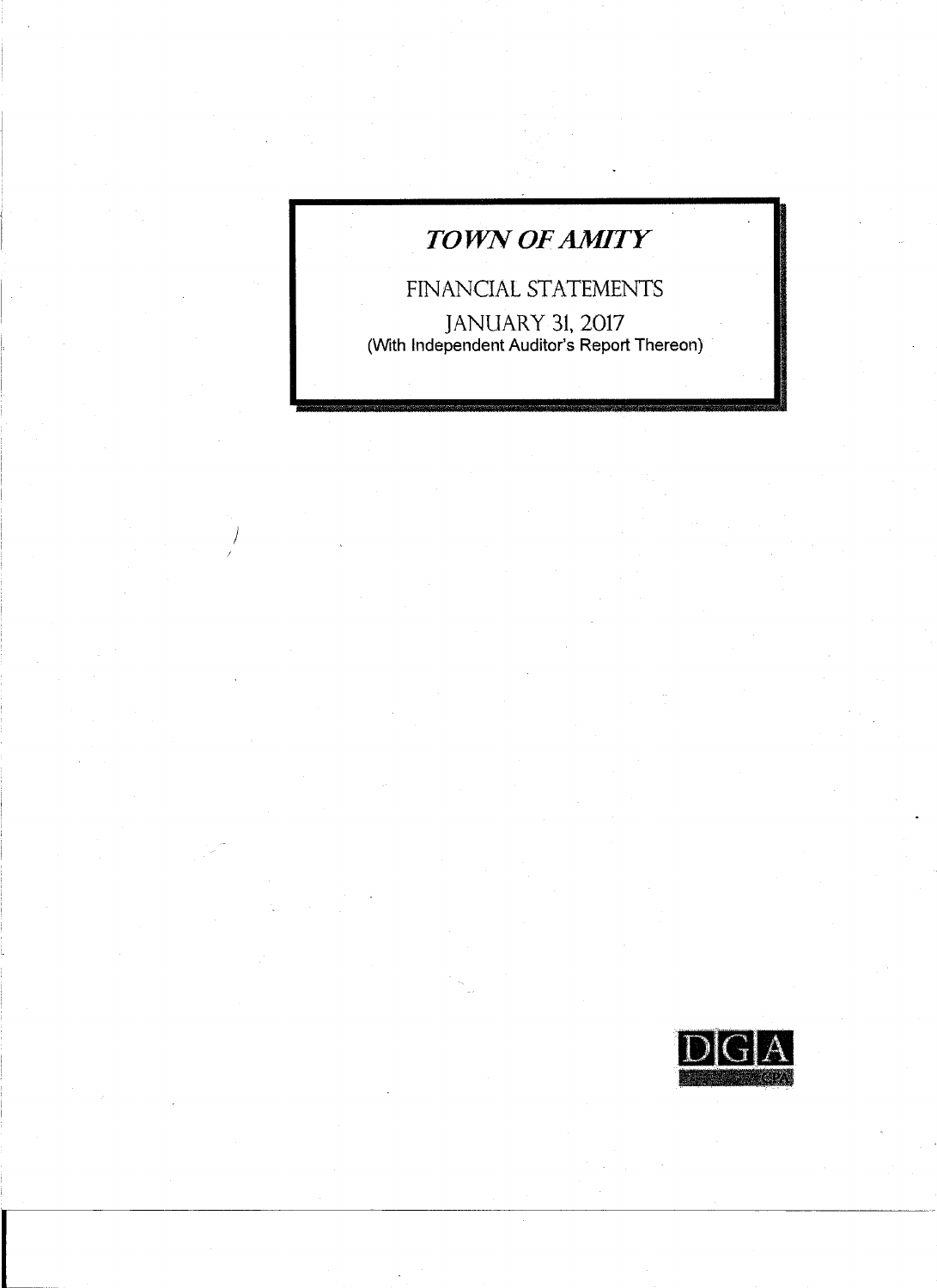# **(1) DAVIS, GATES & ALWARD**<br>GERTIFIED PUBLIC ACCOUNTANTS

www.dgacpas.com

PETER DAVIS, CPA pdavis@dgacpas.com DAVID GATES, CPA dgates@dgacpas.com DAVID ALWARD, CPA dalward@dgacpas.com SHIRLEY OLIVER soliver@dgacpas.com Catrina Kemp ckemp@dgacpas.com

#### INDEPENDENT AUDITOR'S REPORT

To the Select people of the Town of Amity, Maine

#### Report on the Financial Statements

We have audited the accompanying financial statements of the governmental activities, each major fund, and the aggregate remaining fund information of the Town of Amity, Maine as of and for the year ended January 31, 2017, and the related notes to the financial statements, which collectively comprise the Town of Amity,. Maine's basic financial statements as listed in the table of contents.

#### Management's Responsibility for the Financial Statements

Management is responsible for the preparation and fair presentation of these financial statements in accordance with accounting principles generally accepted in the United States of America; this includes the design, implementation, and maintenance of internal control relevant to the preparation and fair presentation of financial statements that are free from material misstatement, whether due to fraud or error.

#### Auditor's Responsibility

Our responsibility is to express opinions on these financial statements based on our audit. We conducted our audit in accordance with auditing standards generally accepted in the United States of America and the standards applicable to financial audits contained in Government Auditing Standards, issued by the Comptroller General of the United States. Those standards require that we plan and perform the audit to obtain reasonable assurance about whether the financial statements are free from material misstatement.

An audit involves performing procedures to obtain audit evidence about the amounts and disclosures in the financial statements. The procedures selected depend on the auditor's judgment, including the assessment of the risks of material misstatement of the financial statements, whether due to fraud or error. In making those risk assessments, the auditor considers internal control relevant to the entity's preparation and fair presentation of the financial statements in order to design audit procedures that are appropriate in the circumstances, but not for the purpose of expressing an opinion on the effectiveness of the entity's internal control. Accordingly, we express no such opinion. An audit also includes evaluating the appropriateness of accounting policies used and the reasonableness of significant accounting estimates made by management, as well as evaluating the overall presentation of the financial statements.

We believe that the audit evidence we have obtained is sufficient and appropriate to provide a basis for our audit opinions.

#### **Opinions**

In our opinion, the financial statements referred to above present fairly, in all material respects, the respective financial position of the governmental activities, each major fund, and the aggregate remaining fund information of the Town of Amity, Maine, as of January 31, 2017, and the respective changes in financial position, and, where applicable, cash flows thereof for the year then ended in accordance with accounting principles generally accepted in the United States of America.

#### Other Matters

#### Required Supplementary Information

Accounting principles generally accepted in the United States of America require that the budgetary comparison information on page 15 be presented to supplement the basic financial statements. Such information, although not a part of the basic financial statements, is required by the Governmental Accounting Standards Board, who considers it to be an essential part of financial reporting for placing the basic financial statements in an appropriate operational, economic, or historical context. We have applied certain limited procedures to the required supplementary information in accordance with auditing standards generally accepted in the United States of America, which consisted of inquiries of management about the methods of preparing the information and comparing the information for consistency with management's responses to our inquiries, the basic financial statements, and other knowledge we obtained during our audit of the basic financial statements. We do not express an opinion or provide any assurance on the information because the limited procedures do not provide us with sufficient evidence to express an opinion or provide any assurance.

37 BANGOR ST **HOULTON, ME 04730** 207-532-1089 / FAX 207-532-7839

1

118 ACADEMY ST. PRESQUE ISLE, ME 04769-0628 207-762-6084 / FAX 207-764-3612

-------------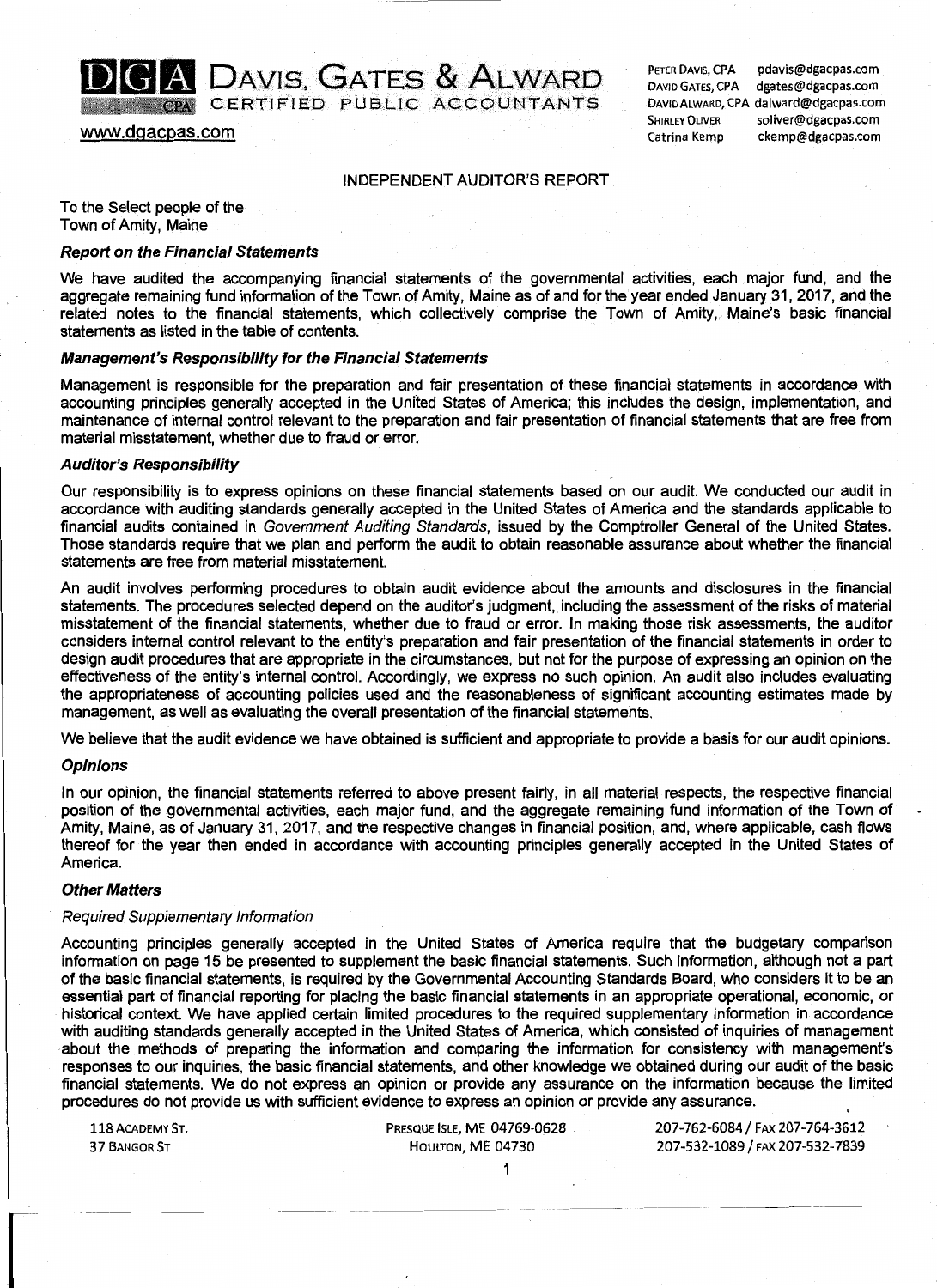Management has omitted the management's discussion and analysis that accounting principles generally accepted in the United States of America require to be presented to supplement the basic financial statements. Such missing information, although not a part of the basic financial statements, is required by the Governmental Accounting Standards Board, who considers it to be an essential part of the financial reporting for placing the basic financial statements in an appropriate operational, economic, or historical context. Our opinion on the basic financial statements is not affected by this missing information.

#### Other Reporting Required by Government Auditing Standards

In accordance with Government Auditing Standards, we have also issued our report dated February 9, 2018, on our consideration of the Town of Amity, Maine's internal control over financial reporting and on our tests of its compliance with certain provisions of laws, regulations, contracts, and grant agreements and other matters. The purpose of that report is to describe the scope of our testing of internal control over financial reporting and compliance and the results of that testing, and not to provide an opinion on internal control over financial reporting or on compliance. That report is an integral part of an audit performed in accordance with Government Auditing Standards in considering the Town of Amity, Maine's internal control over financial reporting and compliance.

Davis, Gates & Alward CPA's

# *Davis, Gates* & *fllward CPfl's*

Presque Isle, Maine February 9, 2018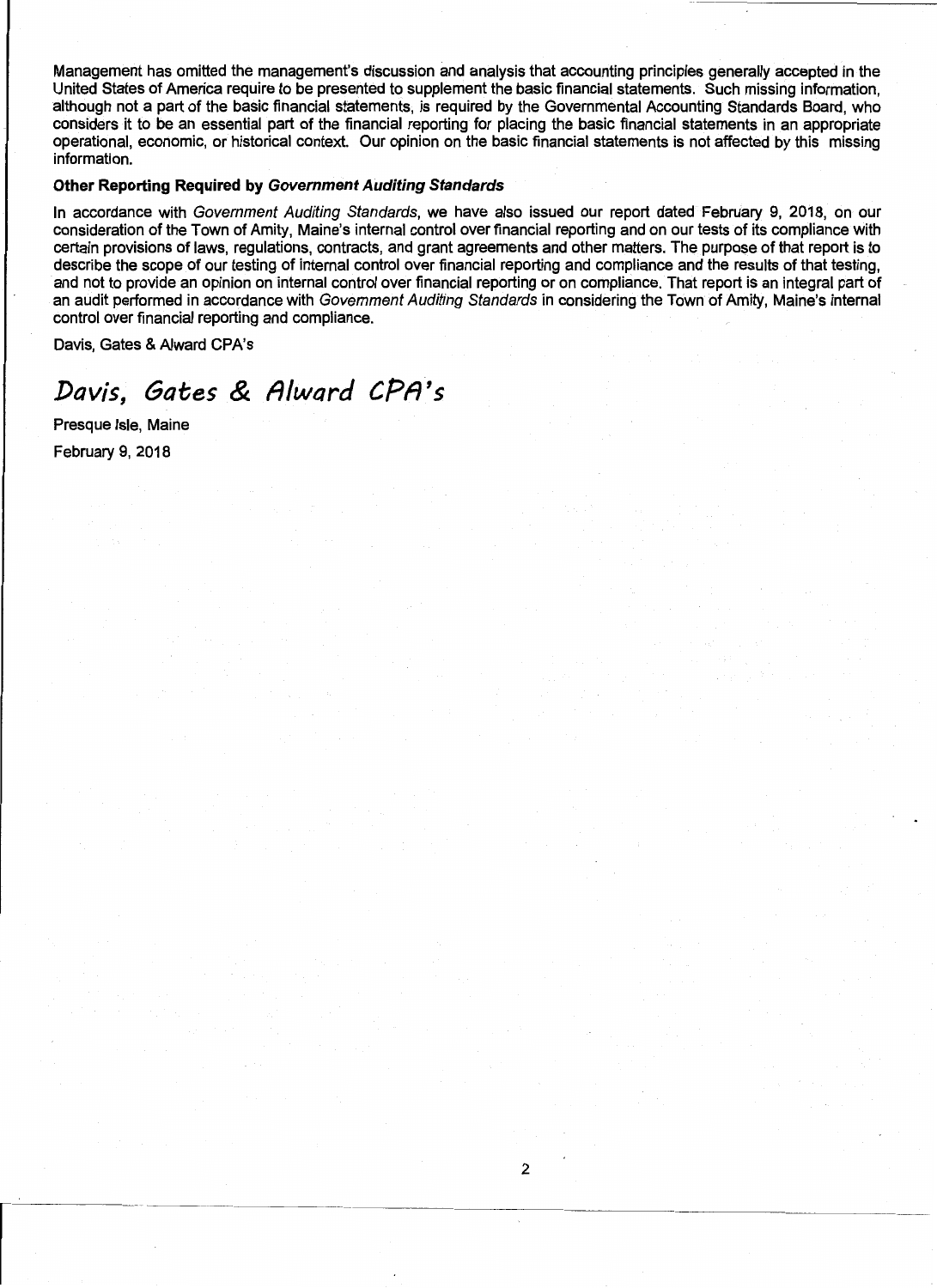### GOVERNMENT WIDE STATEMENT OF NET POSITION JANUARY 31,2017

|                                                   | <b>GOVERNMENTAL</b><br><b>ACTIVITIES</b> |         |  |
|---------------------------------------------------|------------------------------------------|---------|--|
| Assets                                            |                                          |         |  |
| Cash                                              | \$                                       | 281,080 |  |
| Taxes receivable                                  |                                          | 73,446  |  |
| Liens receivable                                  |                                          | 11,011  |  |
| Non-current capital assets                        |                                          |         |  |
| Nondepreciable Land                               |                                          | 1,425   |  |
| Property, plant and equipment, net of accumulated |                                          |         |  |
| depreciation                                      |                                          | 273,365 |  |
|                                                   | S                                        | 640,327 |  |
| Liabilities                                       |                                          |         |  |
| Due to other governments                          | S                                        | 13,443  |  |
| Current portion of long-term debt                 |                                          | 16,000  |  |
|                                                   |                                          | 29,443  |  |
| Non-current liabilities                           |                                          |         |  |
| Note payable                                      |                                          | 64,000  |  |
|                                                   |                                          |         |  |
| <b>Net Position</b>                               |                                          |         |  |
| Investment in capital assets                      |                                          | 274,790 |  |
| Unrestricted                                      |                                          | 272,094 |  |
| Total net position                                |                                          | 546,884 |  |
|                                                   | \$                                       | 640,327 |  |
|                                                   |                                          |         |  |

See accompanying independent auditor's report 3 and notes to financial statements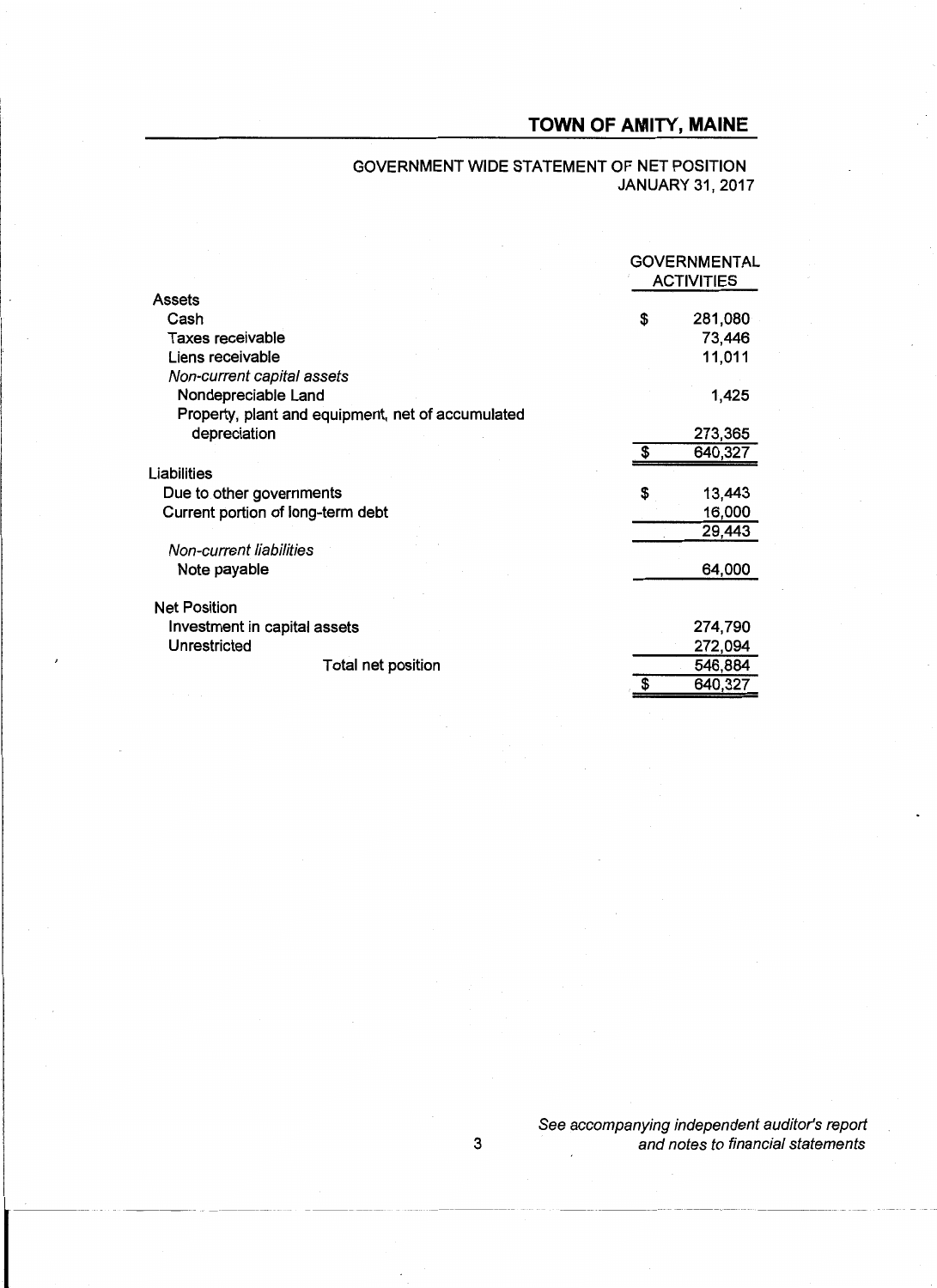| <b>Functions / Programs</b> | <b>Expenses</b> |           | Charges for<br>Services |  | Operating<br>Grants and<br>Contributions |        | Capital<br>Grants and<br>Contributions |  | <b>Net</b><br>(Expense)<br>Revenue |            |
|-----------------------------|-----------------|-----------|-------------------------|--|------------------------------------------|--------|----------------------------------------|--|------------------------------------|------------|
| Governmental activities     |                 |           |                         |  |                                          |        |                                        |  |                                    |            |
| Education                   | \$              | (165,803) | \$                      |  | \$                                       |        |                                        |  | \$                                 | (165, 803) |
| General government and      |                 |           |                         |  |                                          |        |                                        |  |                                    |            |
| administration              |                 | (48, 888) |                         |  |                                          |        |                                        |  |                                    | (48, 888)  |
| County tax                  |                 | (17, 432) |                         |  |                                          |        |                                        |  |                                    | (17, 432)  |
| Health and sanitation       |                 | (6, 376)  |                         |  |                                          |        |                                        |  |                                    | (6, 376)   |
| <b>Public Safety</b>        |                 | (15, 758) |                         |  |                                          |        |                                        |  |                                    | (15,758)   |
| <b>Highways</b>             |                 | (80,944)  |                         |  |                                          | 11,840 |                                        |  |                                    | (69,104)   |
| <b>Cemeteries</b>           |                 | (5, 100)  |                         |  |                                          |        |                                        |  |                                    | (5, 100)   |
| Outside requests            |                 | (3, 493)  |                         |  |                                          |        |                                        |  |                                    | (3, 493)   |
| <b>Total expenses</b>       |                 | (343,794) | \$                      |  |                                          | 11,840 | \$                                     |  |                                    | (331, 954) |

#### GOVERNMENT WIDE STATEMENT OF ACTIVITIES FOR THE YEAR ENDED JANUARY 31,2017

| <b>General revenues</b>    |  |
|----------------------------|--|
| Tax revenues               |  |
| Intergovernmental revenues |  |
| Interest income            |  |
| Other revenues             |  |
| <b>Total revenues</b>      |  |

| Change in net position    | 13,008  |
|---------------------------|---------|
| Net position - February 1 | 533,876 |
| Net position - January 31 | 546,884 |

294,128 46,371 301 4,162 344,962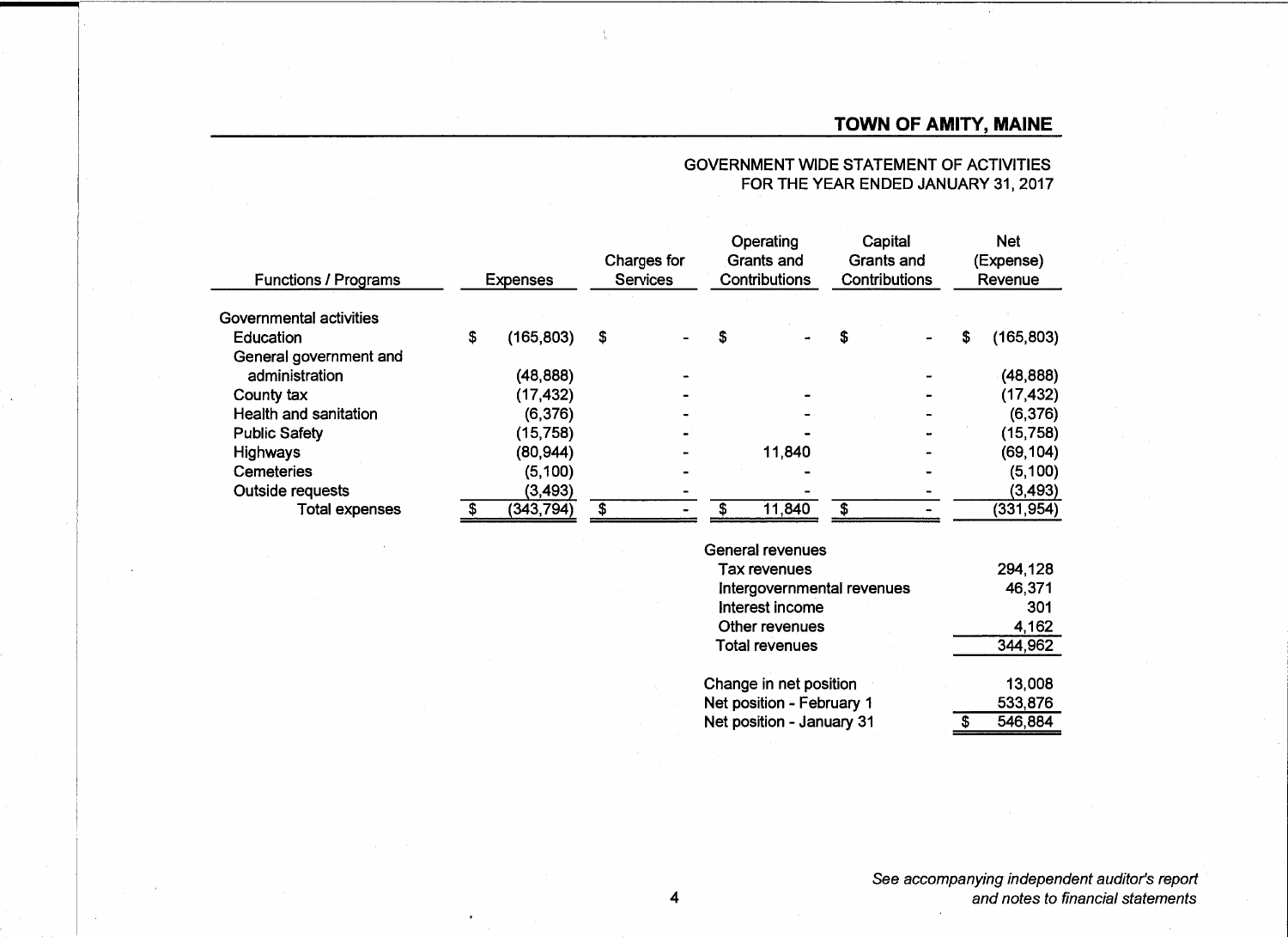|                                                                                                                                                                                                                                                        | Governmental<br>Fund<br>General |                                      | Special<br>Revenue<br>Fund |                                      | <b>Totals</b> |
|--------------------------------------------------------------------------------------------------------------------------------------------------------------------------------------------------------------------------------------------------------|---------------------------------|--------------------------------------|----------------------------|--------------------------------------|---------------|
| Assets                                                                                                                                                                                                                                                 |                                 |                                      |                            |                                      |               |
| Cash                                                                                                                                                                                                                                                   | \$<br>274,826                   | \$                                   | 6,254                      | S                                    | 281,080       |
| Uncollected taxes, net of allowance for                                                                                                                                                                                                                |                                 |                                      |                            |                                      |               |
| uncollectible                                                                                                                                                                                                                                          | 73,446                          |                                      |                            |                                      | 73,446        |
| Liens receivable                                                                                                                                                                                                                                       | 11,011                          |                                      |                            |                                      | 11,011        |
| Due from other funds                                                                                                                                                                                                                                   |                                 |                                      | 14,577                     |                                      | 14,577        |
|                                                                                                                                                                                                                                                        | \$<br>359,283                   | $\overline{\$}$                      | 20,831                     | $\overline{\$}$                      | 380,114       |
| Liabilities                                                                                                                                                                                                                                            |                                 |                                      |                            |                                      |               |
| Due to other funds                                                                                                                                                                                                                                     | \$<br>14,577                    | \$                                   |                            | \$                                   | 14,577        |
| Due to other governments                                                                                                                                                                                                                               | 13,443                          |                                      |                            |                                      | 13,443        |
|                                                                                                                                                                                                                                                        | 28,020                          |                                      |                            |                                      | 28,020        |
| Deferred inflow of resources                                                                                                                                                                                                                           |                                 |                                      |                            |                                      |               |
| Unearned revenue                                                                                                                                                                                                                                       | 42,044                          |                                      |                            |                                      | 42,044        |
| Fund Balance:                                                                                                                                                                                                                                          |                                 |                                      |                            |                                      |               |
| Committed fund balance<br>Unreserved:                                                                                                                                                                                                                  | 70,443                          |                                      | 20,831                     |                                      | 91,274        |
| Undesignated fund balance                                                                                                                                                                                                                              | 218,776                         |                                      |                            |                                      | 218,776       |
| <b>Total fund balance</b>                                                                                                                                                                                                                              | 289,219                         |                                      | 20,831                     |                                      | 310,050       |
|                                                                                                                                                                                                                                                        | \$<br>359,283                   | $\overline{\boldsymbol{\mathsf{s}}}$ | 20,831                     | $\overline{\boldsymbol{\mathsf{s}}}$ | 380,114       |
| Total fund equity as noted above:                                                                                                                                                                                                                      |                                 |                                      |                            | \$                                   | 310,050       |
| Amounts reported for governmental activities in the statement are different because:<br>Capital assets used in governmental activities are not financial resources and<br>therefore are not reported in the funds, net of accumulated depreciation and |                                 |                                      |                            |                                      |               |
| related debt:                                                                                                                                                                                                                                          |                                 |                                      |                            |                                      | 274,790       |
| Certain assets are not available to pay for current fund liabilities and,<br>therefore are deferred in the fund statements:                                                                                                                            |                                 |                                      |                            |                                      |               |
| Unearned property tax revenue                                                                                                                                                                                                                          |                                 |                                      |                            |                                      | 42,044        |

### BALANCE SHEET - GOVERNMENTAL FUNDS JANUARY 31, 2017

Debt proceeds (80,000)<br>al net position of governmental activities:  $\frac{80,000}{10000}$ Total net position of governmental activities:

> See accompanying independent auditor's report and notes to financial statements

5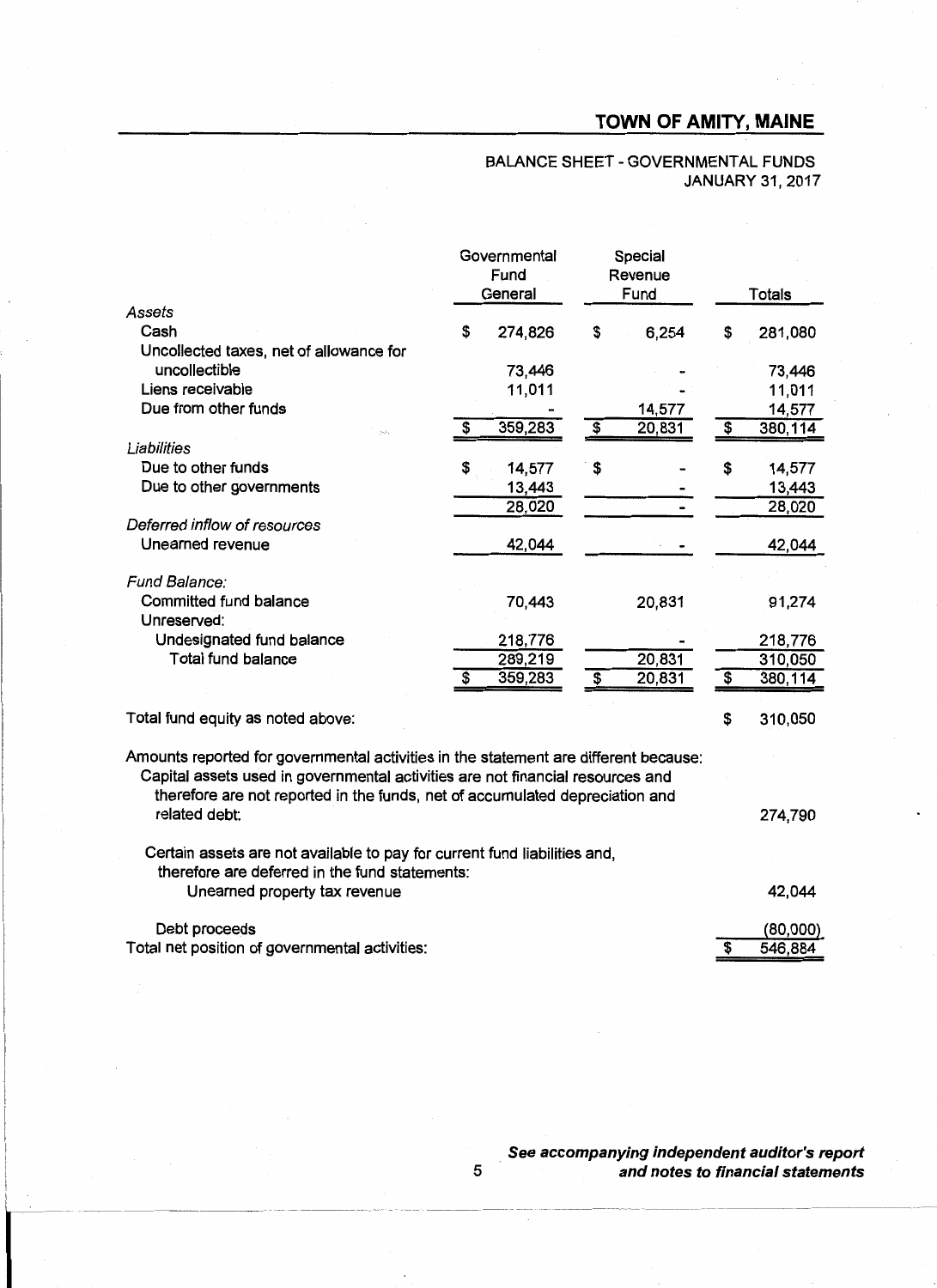#### STATEMENT OF REVENUES, EXPENDITURES AND AND CHANGES IN FUND BALANCES ALL GOVERNMENTAL FUNDS FOR THE YEAR ENDED JANUARY 31,2017

|                              | Governmental<br>Fund |         |                                      | Special<br>Revenue |                 |                             |         |
|------------------------------|----------------------|---------|--------------------------------------|--------------------|-----------------|-----------------------------|---------|
|                              |                      | General |                                      | Fund               |                 | Totals                      |         |
| Revenues                     |                      |         |                                      |                    |                 |                             |         |
| Tax revenues                 | S                    | 294,128 | \$                                   |                    |                 | S                           | 294,128 |
| Intergovernmental revenues   |                      | 58,211  |                                      |                    |                 |                             | 58,211  |
| Interest income              |                      | 263     |                                      |                    | 38              |                             | 301     |
| Other revenues               |                      | 4,162   |                                      |                    |                 |                             | 4,162   |
| <b>Total revenues</b>        |                      | 356,764 |                                      |                    | $\overline{38}$ |                             | 356,802 |
| Expenditures                 |                      |         |                                      |                    |                 |                             |         |
| Education                    |                      | 165,803 |                                      |                    |                 |                             | 165,803 |
| County tax                   |                      | 17,432  |                                      |                    |                 |                             | 17,432  |
| Administration               |                      | 48,148  |                                      |                    |                 |                             | 48,148  |
| <b>Public safety</b>         |                      | 15,758  |                                      |                    |                 |                             | 15,758  |
| Health / Sanitation          |                      | 6,376   |                                      |                    |                 |                             | 6,376   |
| <b>Highways</b>              |                      | 173,316 |                                      |                    |                 |                             | 173,316 |
| <b>Cemeteries</b>            |                      | 5,100   |                                      |                    |                 |                             | 5,100   |
| <b>Outside requests</b>      |                      | 3,493   |                                      |                    |                 |                             | 3,493   |
| <b>Total expenditures</b>    |                      | 435,426 |                                      |                    |                 |                             | 435,426 |
| Other items                  |                      |         |                                      |                    |                 |                             |         |
| Interfund transfer           |                      | 25      |                                      |                    | (25)            |                             |         |
| Proceeds from long-term debt |                      | 80,000  |                                      |                    |                 |                             | 80,000  |
|                              |                      | 80,025  |                                      |                    | (25)            |                             | 80,000  |
| Change in Fund Balance       |                      |         |                                      |                    |                 |                             |         |
| Net Change in Fund Balance   |                      | 1,363   |                                      |                    | 13              |                             | 1,376   |
| Fund Balance - February 1    |                      | 287,855 |                                      |                    | 20,818          |                             | 308,673 |
| Fund Balance - January 31    | \$                   | 289,218 | $\overline{\boldsymbol{\mathsf{s}}}$ |                    | 20,831          | $\overline{\boldsymbol{s}}$ | 310,049 |

See accompanying independent auditor's report 6 and notes to financial statements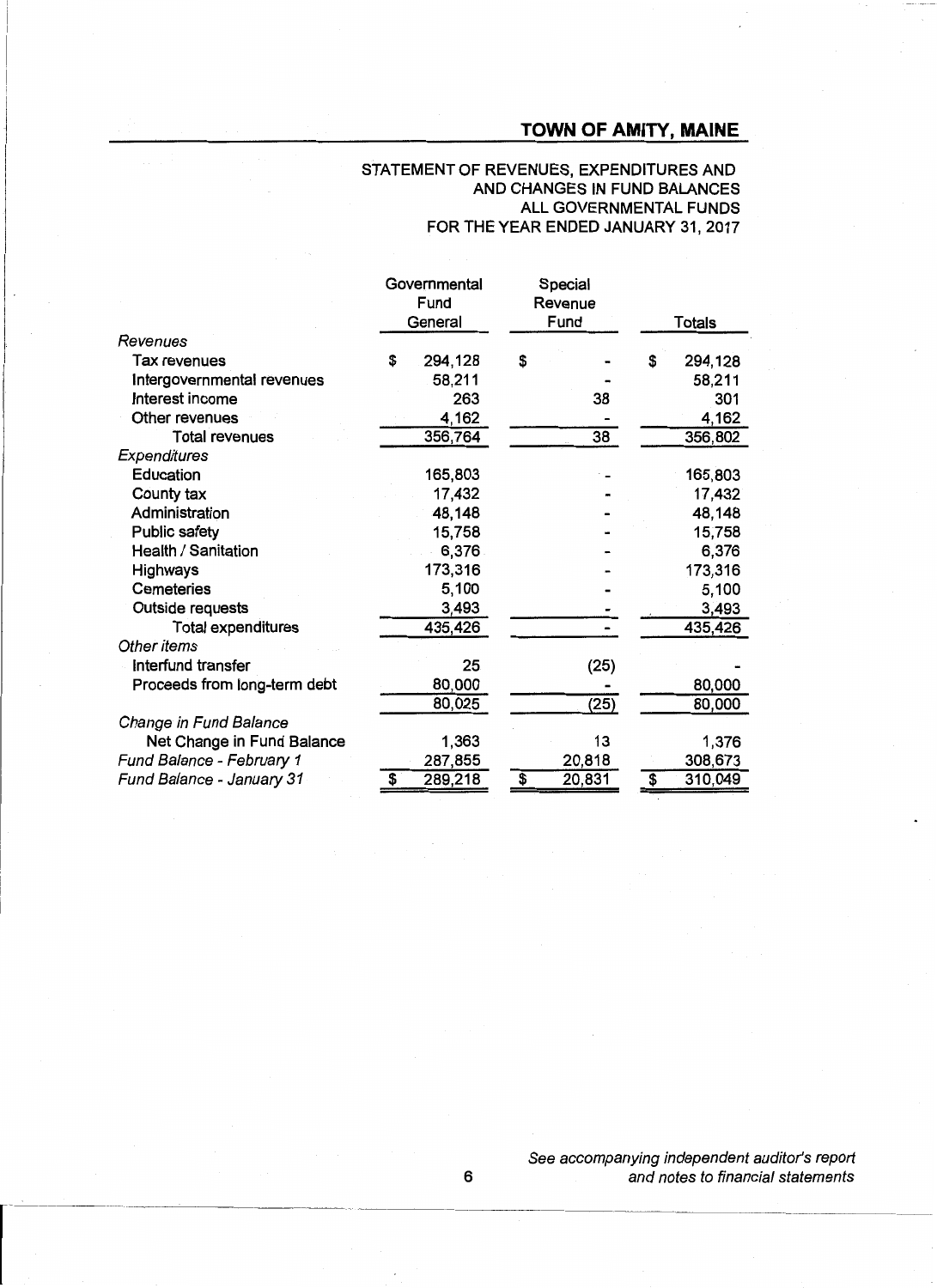#### RECONCILIATION OF THE STATEMENT OF REVENUES, EXPENDITURES AND CHANGES IN FUND BALANCES OF GOVERNMENTAL FUNDS TO THE STATEMENT OF ACTIVITIES FOR THE YEAR ENDED JANUARY 31,2017

| Net changes in fund balances - all governmental funds (page 6)                                                                                                                                                                                                                                                                      | 1,376     |
|-------------------------------------------------------------------------------------------------------------------------------------------------------------------------------------------------------------------------------------------------------------------------------------------------------------------------------------|-----------|
| Amounts reported for governmental activities in the Statement<br>of Activities are different because:                                                                                                                                                                                                                               |           |
| Governmental funds report capital outlays as expenditures. However, in the<br>government-wide statement of activities and changes in net position, the<br>cost of those assets is allocated over their estimated useful lives as<br>depreciation expense. The amount of capital assets recorded is as follows:<br>Road improvements | 102,005   |
| Proceeds of long-term debt principal is a revenue in the<br>governmental funds, but theproceeds increase long-term liabilities<br>in the Statement of Net Assets                                                                                                                                                                    | (80,000)  |
| Depreciation expense                                                                                                                                                                                                                                                                                                                | (10, 373) |
| Change in net position of governmental activities (page 4)                                                                                                                                                                                                                                                                          | 13,008    |

See accompanying independent auditor's report 7 and notes to financial statements

----- ~------~ --- ----~ ---------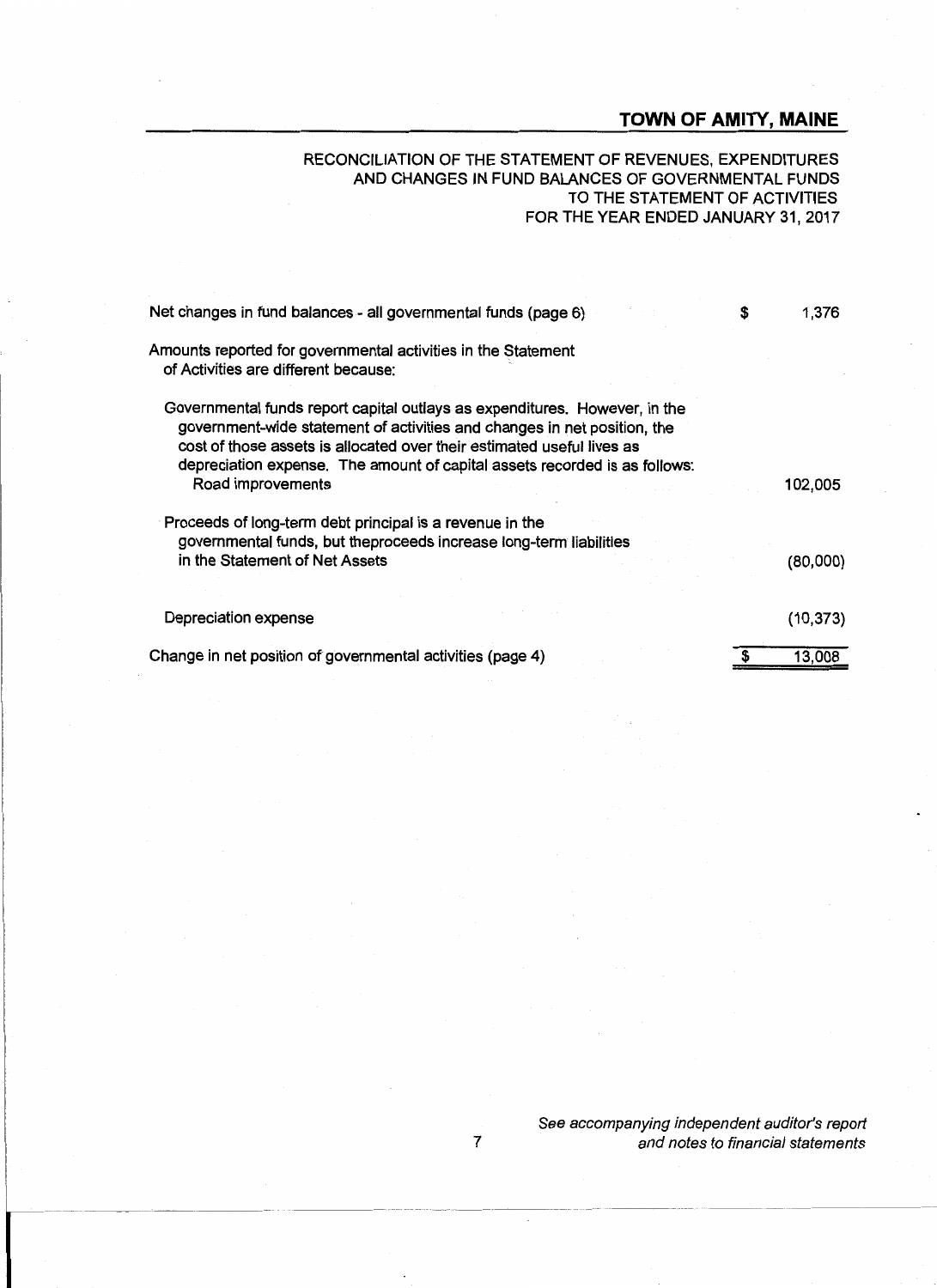#### NOTES TO FINANCIAL STATEMENTS

#### 1. SIGNIFICANT ACCOUNTING POLICIES

#### Reporting Entity

The Town of Amity, Maine was incorporated under the laws of the State of Maine. The Town operates under a selectmen-manager form of government and provides the following services: public safety, public works, health and social services, education, public improvements, planning and zoning and general administrative services.

The financial statements of the Town have been prepared in conformity with accounting principles generally accepted in the United States of America (GAAP) as applied to government units. The financial statements of the Town consist of all funds of the Town and government entities that are considered to be controlled by or dependent on the Town. Control or dependence is determined on the basis of budget adoption, taxing authority, funding, and appointment of the respective governing board. The Town has no entities that are controlled or dependent on the Town.

#### Government-wide and Fund financial statements

The government-wide financial statements (i.e. statement of net position and the statement of activities) report information on all of the non-fiduciary activities of the Town (the primary government) and its component units. For the most part, the effect of inter-fund activity has been removed from these financial statements. Government activities, which normally are supported by taxes and intergovernmental revenues, are reported separately from business-type activities, which rely to a significant extent on fees and charges for support.

The statement of activities demonstrates the degree to which the direct expenses of a given function or segment are offset by program revenues. Direct expenses are those that are clearly identifiable with a specific function or segment. The Town has elected not to allocate indirect costs among the programs, functions and segments. Program revenues include 1) charges to customers or applicants who purchase, use, or directly benefit from goods, services, or privileges provided by a given function or segment and 2) grants and contributions that are restricted to meeting the operational or capital requirements of a particular function or segment. Taxes and other items not properly included among program revenues are reported as general revenues.

Separate statements are provided for government funds, proprietary funds and fiduciary funds, even though the latter are excluded from the government-wide financial statements. These statements present each major fund as a separate column on the fund financial statements; all non-major funds are aggregated and presented in a single column.

#### Measurement Focus / Basis of Accounting / Basis of Presentation

The government-wide financial statements are reported using the economic resources measurement focus and the accrual basis of accounting, as are the proprietary fund and fiduciary fund financial statements. Agency funds, a fiduciary fund type, have no measurement focus. Revenues, except for property taxes, are recorded when earned and expenses are recorded when a liability is incurred, regardless of the timing of related cash flows. Property taxes are recognized as revenues in the year for which they are levied. Grants and similar items are recognized as revenue as soon as all eligibility requirements imposed by the provider are met.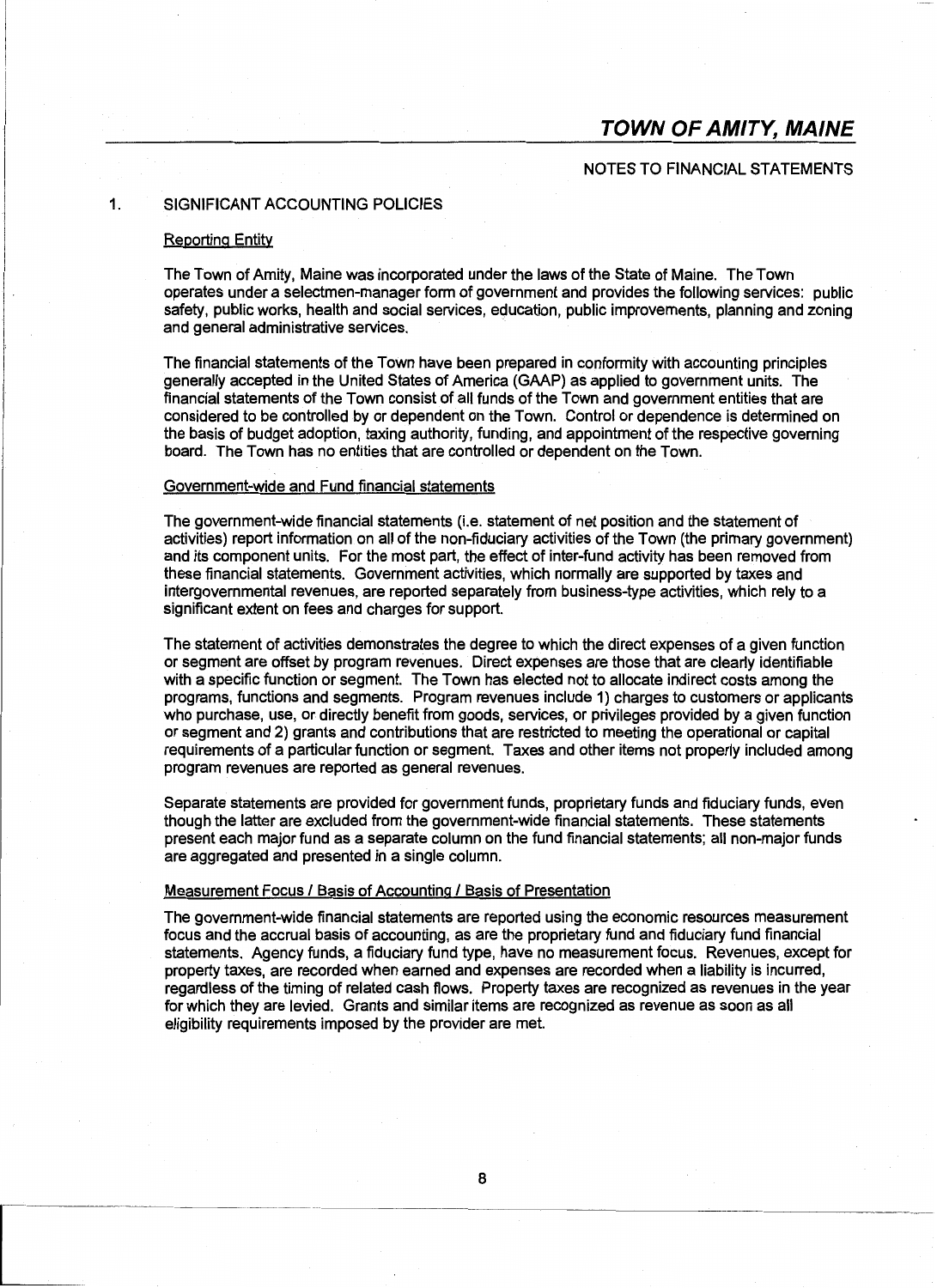#### NOTES TO FINANCIAL STATEMENTS (cont'd)

#### (1) SIGNIFICANT ACCOUNTING POLICIES (cont'd)

Governmental fund financial statements are reported using the current financial resources measurement focus and are accounted for using the modified accrual basis of accounting. Revenues are recognized as soon as they are both measurable and available. Revenues are considered available when they are collectible within the period or soon enough thereafter to pay liabilities of the current period. For this purpose the government considers revenues to be available if they are collected within 60 days of the end of the current period. Expenditures, other than principal and interest on long-term debt, are recorded when the related fund liability is incurred, if measurable. Principal and interest on general long-term debt is recognized when due and certain compensated absences and claims and judgments are recognized when the obligations are due and payable.

The revenues susceptible to accrual are property taxes and interest income. All other governmental fund revenues are recognized when received and are recognized as revenue at that time.

The Town reports the following major governmental funds:

The general fund is the Town's main operating fund. It accounts for all financial resources of the general government, except those required to be accounted for in another fund.

The special revenue fund are funds set aside by the town for cemeteries, public lands and grant proceeds.

As a general rule, the effect of inter-fund activity has been eliminated from the government-wide financial statements.

Amounts reported as program revenues include 1) charges to customers or applicants who purchase, use, or directly benefit from goods, services, or privileges provided by a given program, 2) operating or capital grants and contributions, and 3) capital grants and contributions, including special assessments. Taxes and other items not properly included among program revenues are reported instead as general revenues.

#### **Budgets**

An operating budget is adopted each year for the general fund on the same modified accrual basis used to reflect actual revenues and expenditures. Special revenue funds do not have legally adopted budgets, but administratively approved project budgets

#### Deposits and investments

The Town's cash and cash equivalents are considered to be cash on hand, demand deposits and short-term investments with original maturities of three months or less from the date of acquisition.

State statutes authorize the Town to invest in obligations of the U.S. government, its agencies and instrumentalities, and other state and Canada, provided such securities are rated within the three highest grades by an approved rating service of the State of Maine, corporate stocks and bonds within statutory limits, financial institutions, mutual funds and repurchase agreements.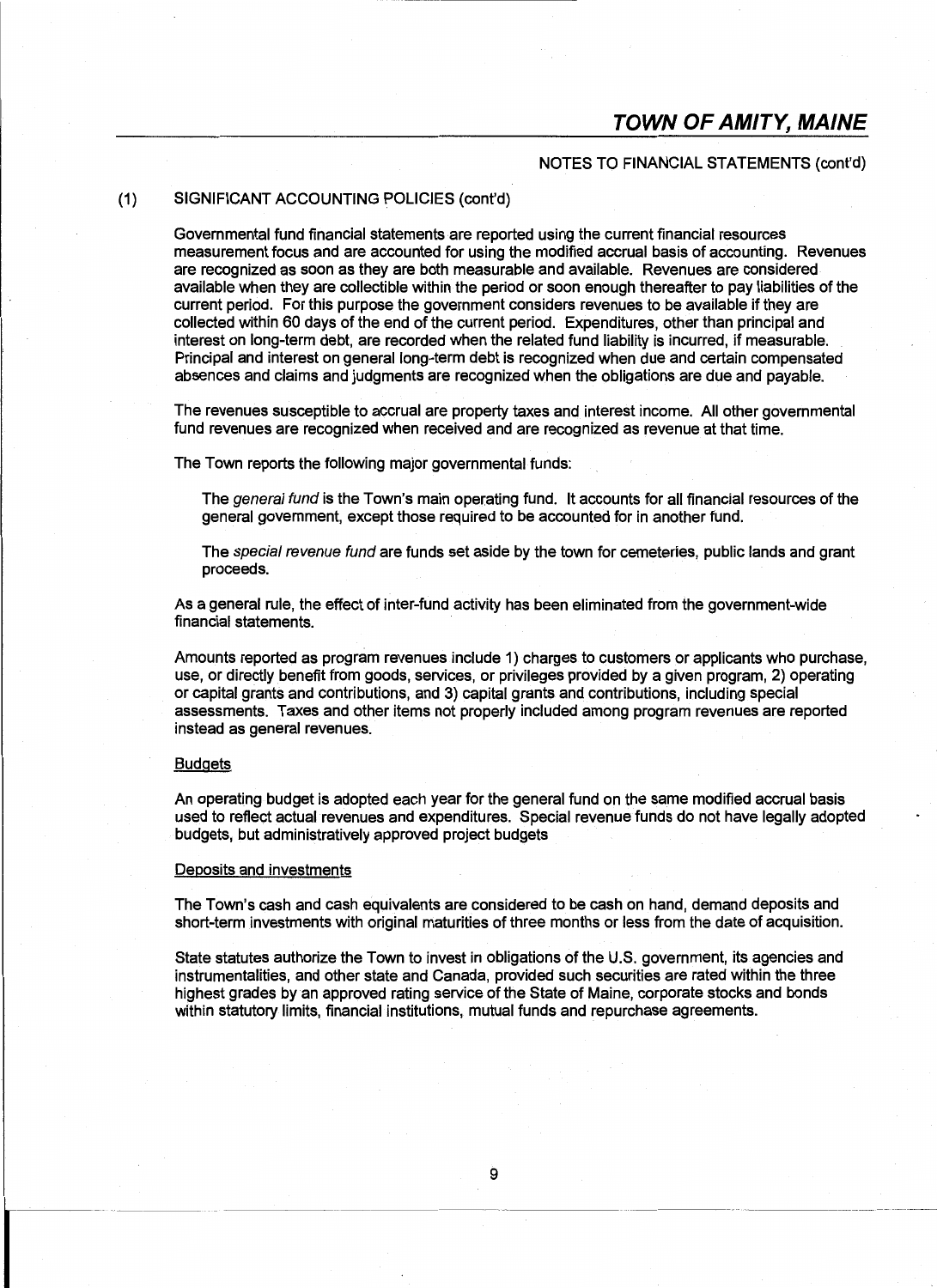#### NOTES TO FINANCIAL STATEMENTS (cont'd)

#### (1) SIGNIFICANT ACCOUNTING POLICIES (cont'd)

#### Short-term Inter-fund receivables/payables

During the course of operations, numerous transactions occur between individual funds for goods provided or services rendered. These receivables and payables are classified as "due from other funds" or "due to other funds" on the combined balance sheet.

#### Capital Assets

Capital assets, not including infrastructure assets, purchased or acquired with an original cost of \$5,000 or more are reported at historical cost or estimated historical cost if actual historical is not available. Infrastructure assets capitalized have an original cost of \$50,000 or more. Contributed assets are reported at fair market value as of the date received. Additions, improvements and other capital outlays that significantly extend the useful life of an asset are capitalized. Repairs and maintenance are recorded as expenses.

Depreciation on all assets is provided on the straight-line basis over the estimated useful lives. Estimated useful lives are as follows:

| <b>Buildings and Improvements</b> | 20-50 years |
|-----------------------------------|-------------|
| Equipment                         | 5-15 years  |
| Infrastructure                    | 10-15 years |

#### Compensated Absences

Town employees are granted vacation and sick leave in varying amounts. Vacation is intended to be taken within the year earned. Unused vacation is transferred to the next year. Accumulated sick leave is not payable upon voluntary termination or retirement. The liability for accumulated sick and vacation pay has been not been accrued in the financial statements because the amount is not significant.

#### Fund Equity

In the fund financial statements, governmental funds report reservations of fund balance for amounts that are not available for appropriation or are legally restricted by outside parties for use for a specific purpose. Designated fund balances represent tentative plans for future use of financial resources.

The Governmental Accounting Standards Board (GASB) has issued Statement No. 54, Fund Balance Reporting and Governmental Fund Type Definitions (GASB 54). This Statement defines the different types of fund balances that a governmental entity must use for financial reporting purposes.

GASB 54 requires the fund balance amounts to be properly reported within one of the fund balance categories list below.

1. Non-spendable, such as fund balance associated with inventories, prepays, long-term loans and notes receivable, and property held for resale (unless the proceeds are restricted, committed, or assigned),

2. Restricted fund balance category includes amounts that can be spent only for the specific purposes stipulated by constitution, external resource providers, or through enabling legislation,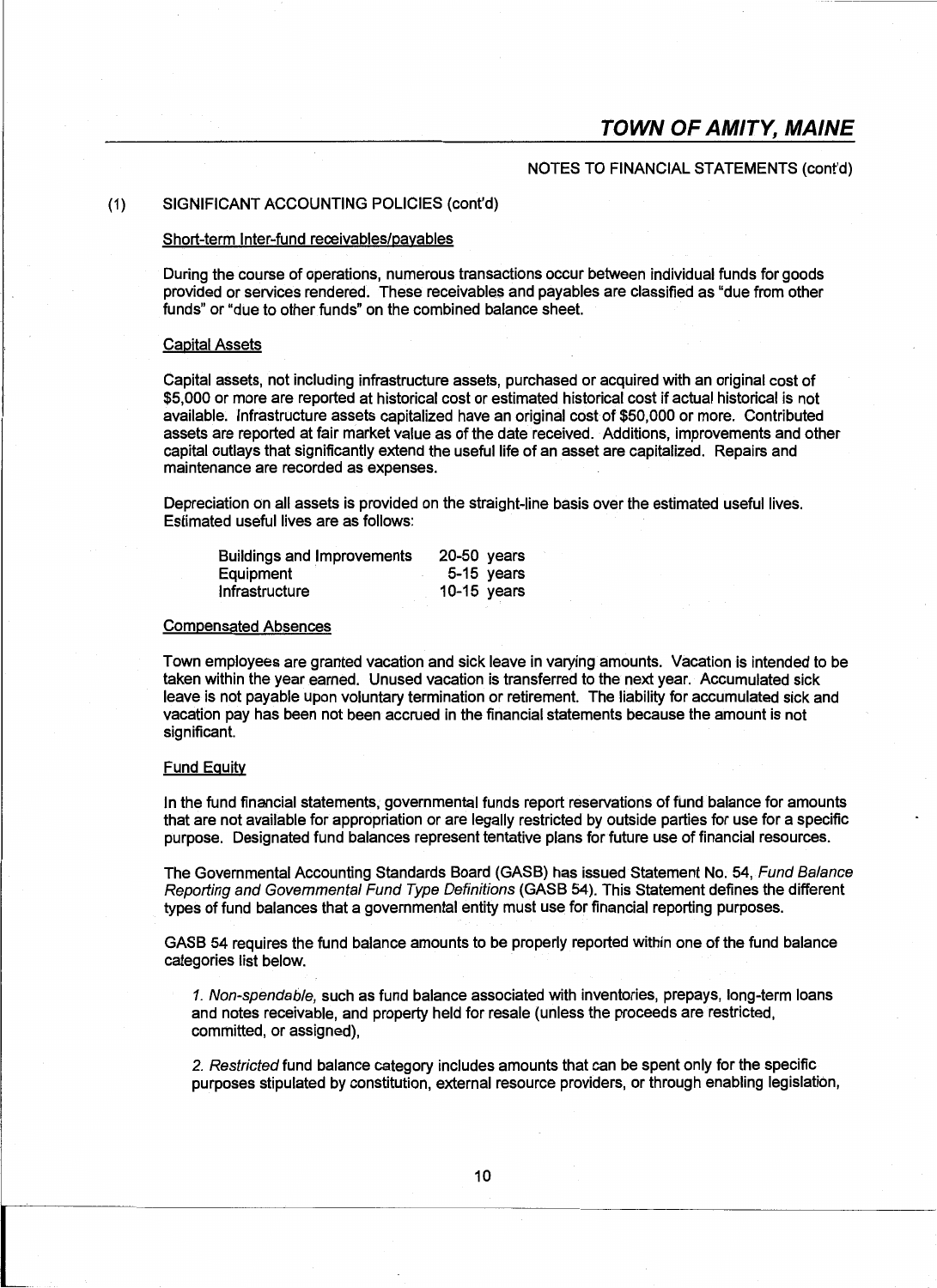#### NOTES TO FINANCIAL STATEMENTS (cont'd)

#### Fund Equity {cont'd)

3. Committed fund balance classification includes amounts that can be used only for the specific purposes determined by a formal action of the Selectmen (the Town's highest level of decisionmaking authority),

4. Assigned fund balance classification are intended to be used by the government for specific purposes but do not meet the criteria to be classified as restricted or committed, and

5. Unassigned fund balance is the residual classification for the government's general fund and includes all spendable amounts not contained in the other classifications

#### **Net Position**

Net position represents the difference between assets and liabilities. Net position invested in capital assets, net of related debt consists of capital assets, net of accumulated depreciation, reduced by the outstanding balances of any borrowing used for the acquisition, construction or improvements of those assets, and adding back unspent proceeds. Net position is reported as restricted when there are limitations imposed on their use either through the enabling legislations adopted by the Town or through external restrictions imposed by creditors, grantors or laws or regulations of other governments.

#### Use of Estimates

The preparation of the financial statements requires management to make estimates and assumptions that affect the reported amounts and disclosures of assets and liabilities at the date of the financial statements and the reported amounts of revenues and expense. Actual results could differ from these estimates.

#### 2. DEPOSITS AND INVESTMENTS

Custodial credit risk: Custodial credit risk is the risk that in the event of a bank failure, the Town's deposits may not be returned to it. The Town does not have a policy with respect to custodial credit risk for deposits.

As of January 31, 2017, the Town's deposits totaled \$281,080, none of which was exposed to custodial credit risk at year-end.

#### 3. PROPERTY TAX

Property taxes are levied as of April 1 and are used to finance the operations of the Town for the fiscal budget year beginning February 1. Taxes were committed for collection on September 12<sup>th</sup> and are due and payable on or before December 31st. In accordance with Maine law, taxes not collected within eight months following the date of commitment are secured by liens.

Property taxes for the fiscal year ended January 31, 2017, \$242,996 were assessed at a rate of 18 mils on the dollar on a total taxable valuation of \$13,499,800.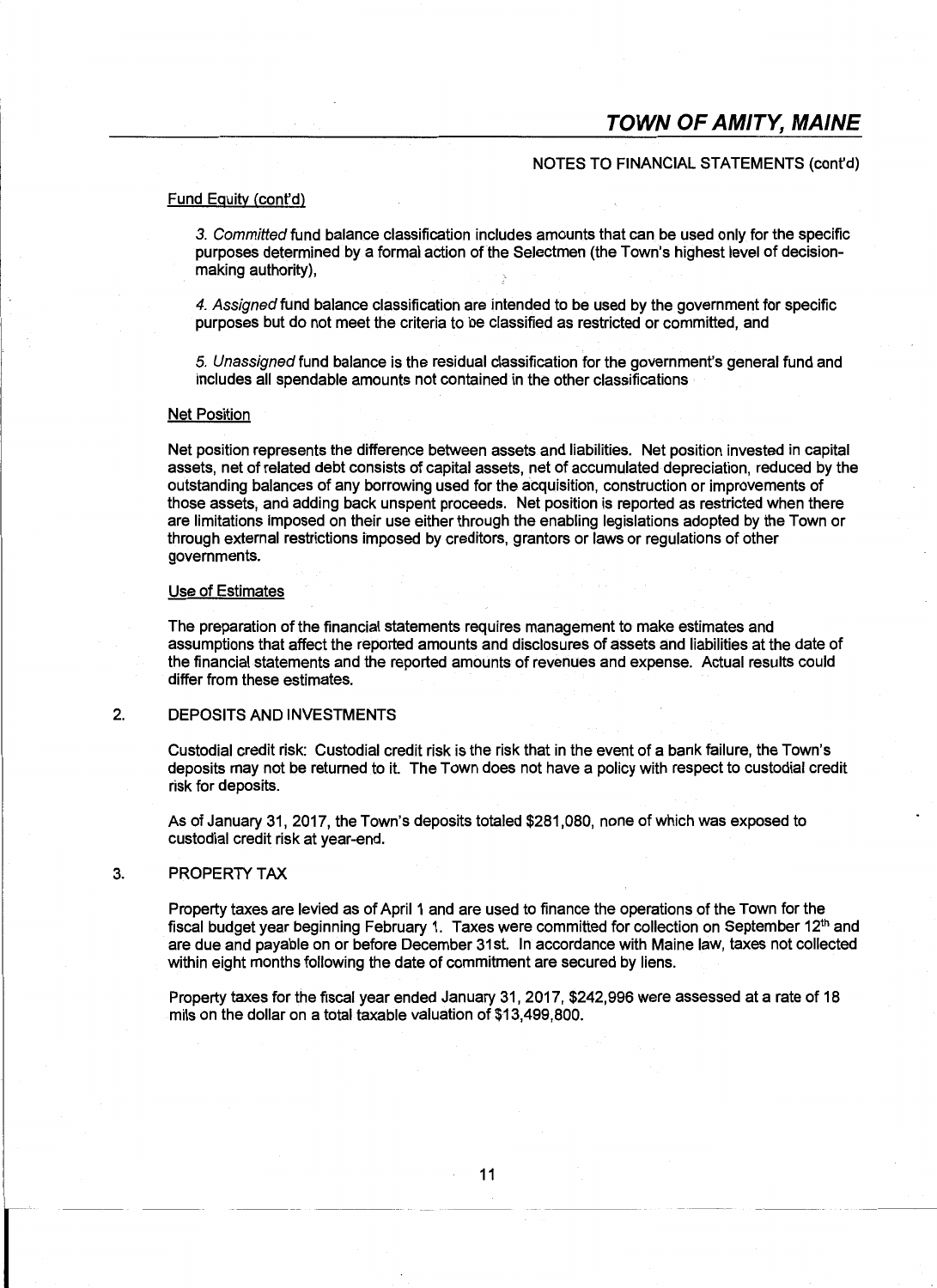#### NOTES TO FINANCIAL STATEMENTS (cont'd)

#### 3. PROPERTY TAX (cont'd)

The Town has adopted the standard established by GASB-33 regarding the recognition of property taxes. The criteria for this standard is to recognize property tax revenue as it becomes both "measurable and available". Measurable is defined as the amount that the Town can reasonably expect to receive of the property taxes assessed for the current year. Available is defined as the period or expected to be collected shortly thereafter to pay current period after year-end. Accordingly, a liability has been reported on the combined balance sheet for the taxes considered collectible but not available for current liabilities of \$42,044.

#### 4. TAXES RECEIVABLE

| <b>Outstanding Taxes</b> |   |        | <b>Outstanding liens</b> |   |        |
|--------------------------|---|--------|--------------------------|---|--------|
| Year                     |   | Amount | Year                     |   | Amount |
| 2016                     |   | 55.699 | 2014                     | S | 9.884  |
| 2015                     |   | 747    | 2013                     |   | 1.127  |
|                          | œ | 73 446 |                          |   |        |

#### 5. PARTICIPATION IN PUBLIC ENTITY RISK POOL

The Town is a member of the Maine Municipal Association- Worker Compensation Trust Fund ("Fund"). The fund was created to formulate, develop and administer a program of modified selffunding for the Fund's membership, obtain lower costs for worker compensation coverage and develop a comprehensive loss control program. The Town pays an annual premium to the fund for its workers compensation coverage. The Town's agreement with the Fund provides that the fund will be self-sustaining through member premiums and will provide, through commercial companies reinsurance contracts, individual stop loss coverage for member Town's claims in excess of \$400,000 with an excess limit of \$2,000,000.

#### 6. PROPERTY, PLANT AND EQUIPMENT

| Description                     |    | Feb 1   |    | <b>Additions</b> |    | <b>Deletions</b> |   | <b>Jan 31</b> |  |
|---------------------------------|----|---------|----|------------------|----|------------------|---|---------------|--|
| <b>Asset</b>                    |    |         |    |                  |    |                  |   |               |  |
| Town office building            | \$ | 47,901  | \$ |                  | \$ |                  | S | 47,901        |  |
| Equipment                       |    | 6,121   |    |                  |    |                  |   | 6.121         |  |
| <b>Buildings</b>                |    |         |    | 102,005          |    |                  |   | 102,005       |  |
| Road improvements               |    | 183,723 |    |                  |    |                  |   | 183,723       |  |
|                                 |    | 237,745 |    | 102,005          |    |                  |   | 339,750       |  |
| <b>Accumulated depreciation</b> |    |         |    |                  |    |                  |   |               |  |
| Town office building            |    | 18,670  |    | 740              |    |                  |   | 19,410        |  |
| Equipment                       |    | 4,902   |    | 243              |    |                  |   | 5,145         |  |
| <b>Buildings</b>                |    |         |    | 2,040            |    |                  |   | 2,040         |  |
| Road improvements               |    | 32,440  |    | 7,350            |    |                  |   | 39,790        |  |
|                                 |    | 56,012  |    | 10,373           |    |                  |   | 66,385        |  |
|                                 | S  | 181,733 | \$ | 91,632           |    |                  |   | 273,365       |  |

Depreciation has been allocated in the Statement of Activities to administration: \$1 ,352 and highways: \$9,021.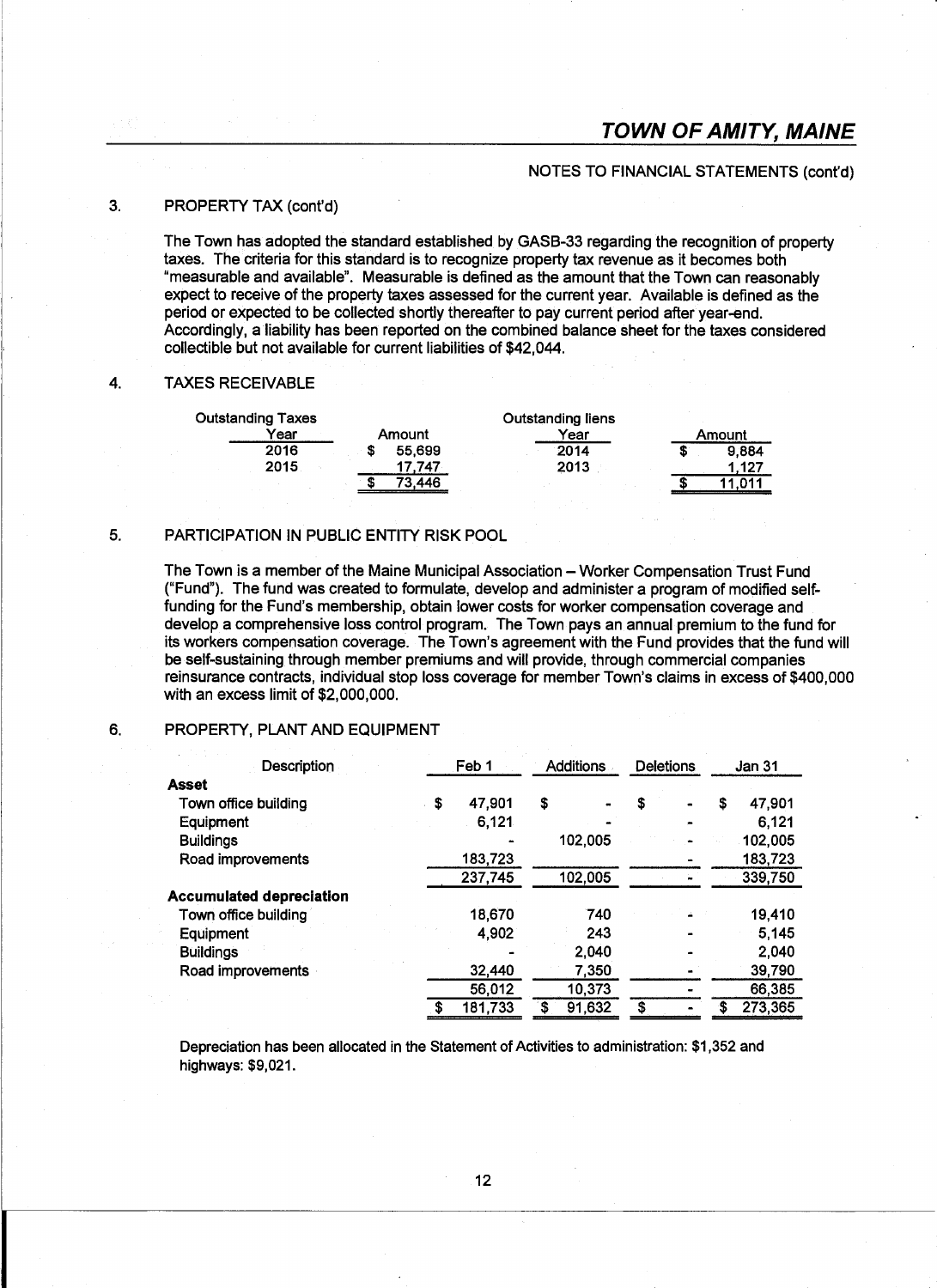#### NOTES TO FINANCIAL STATEMENTS (cont'd)

#### 7. LONG-TERM DEBT

|                                    | February | <b>Issued</b> | Retirea | January 31 |
|------------------------------------|----------|---------------|---------|------------|
| 2.24% Ioan with Katahdin Trust Co. |          |               |         |            |
| for salt / sand shed               |          | 80,000        |         | 80,000     |

Maturates as follows:

|      |   | Principal | Interest    |    | Total  |
|------|---|-----------|-------------|----|--------|
| 2018 |   | 16,000    | \$<br>1,139 | \$ | 17,139 |
| 2019 |   | 16,000    | 1,139       |    | 17,139 |
| 2020 |   | 16,000    | 1,139       |    | 17,139 |
| 2021 |   | 16,000    | 1,139       |    | 17,139 |
| 2022 |   | 16,000    | 1,139       |    | 17,139 |
|      | S | 80,000    | \$<br>5,695 | S  | 85,695 |

#### 8. ABATEMENTS

The Town negotiates property tax abatements on an individual basis with Selectmen approval. During the year there were no abatement agreements with any entities or taxpayers. For the fiscal year ended January 31, 2017 there were no abatements.

#### 9. GENERAL FUND DESIGNATED BALANCES

Capital reserve accounts have been established by the Town Selectmen to set aside funds designated for subsequent years' disbursements. These funds can only be used for their intended purpose.

#### 10. RISK MANAGEMENT

--- ---------

I -----

The Town is exposed to various risks of losses related to torts; theft of, damage to, and destruction of assets; errors and omissions; injuries to employees and natural disasters.

The Town participates in the Maine Municipals Association Group Risk Pool, a state-chartered risk pool established exclusively for Maine municipalities. The Risk Pool provides certain property, liability, fidelity and vehicle coverage. There have been no significant changes in insurance coverage during the past year.

If the assets of the Pool are at any time actuarially determined to be insufficient to enable the Pool to discharge its legal liabilities and other obligations and to maintain actuarially sound reserves, the Pool has the power to make up the deficiency by the levy of pro-rated assessment upon Pool Members for the amount needed to make up the deficiency. There have been no such deficiencies during the past three years. Management believes that no such deficiencies exist at January 31, 2017.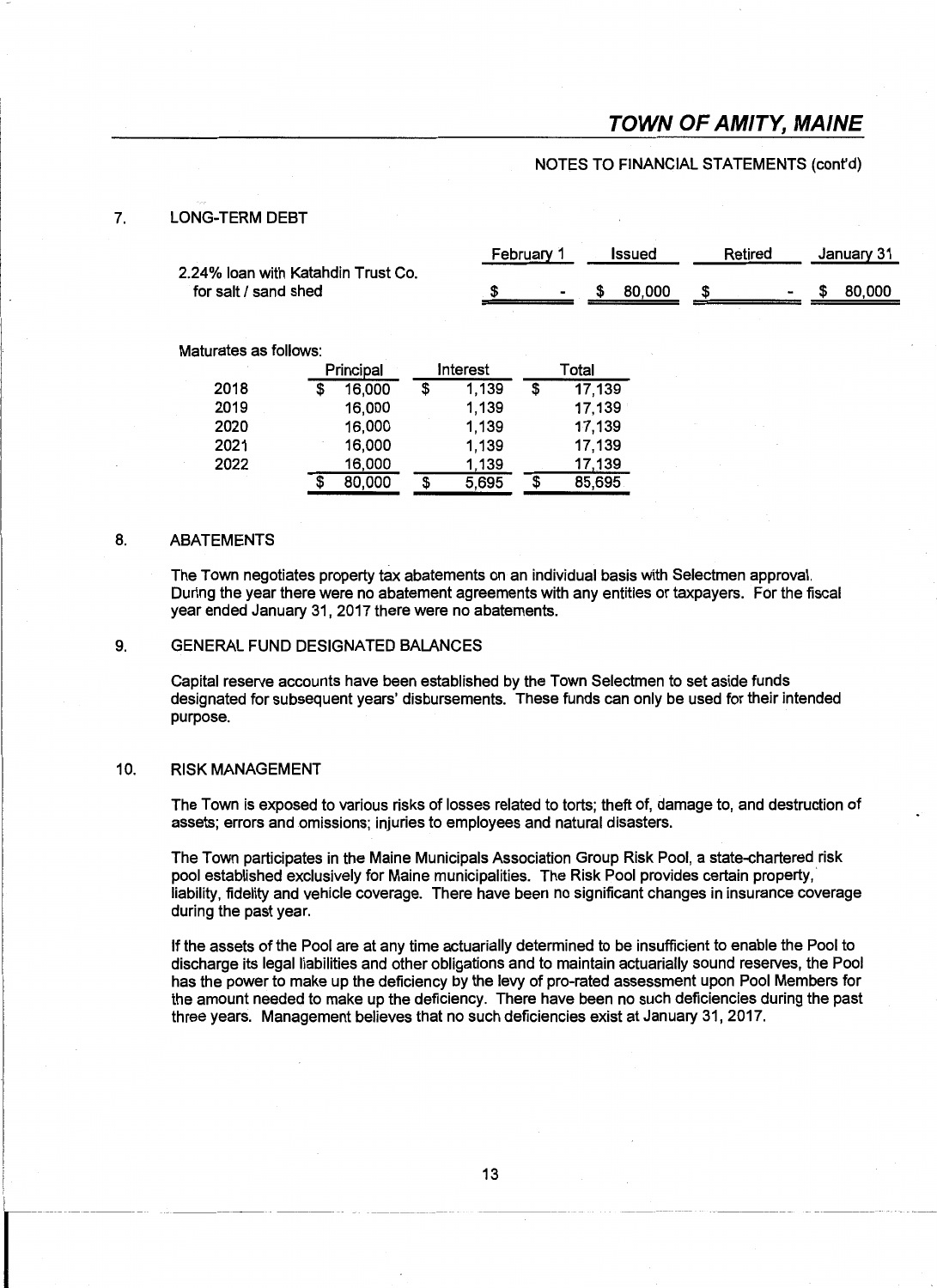### NOTES TO FINANCIAL STATEMENTS (cont'd}

#### 11. EXPENDITURES OVER BUDGET

The following expenditures exceeded appropriation:

|                      |   | <b>Budget</b> |    | Actual  | Variance |           |  |
|----------------------|---|---------------|----|---------|----------|-----------|--|
| Education            | S | 152,594       | \$ | 165,803 |          | (13, 209) |  |
| Town officials       | S | 6.740         | \$ | 6.955   | S        | (215)     |  |
| <b>Miscellaneous</b> | S | 1.223         | S  | 5.665   | S        | (4, 442)  |  |
| Salt / Sand Shed     | S | 88,000        | \$ | 102,005 |          | (14,005)  |  |
| Road maintenance     | S | 9,200         | \$ | 11,326  | S        | (2, 126)  |  |

#### 12. COMMITMENTS / CONTINGENCY

The Town has entered into a 3 year contract for snow removal at a cost of \$42,998 annually. The contract expires January 31, 2019.

#### 13. SUBSEQUENT EVENTS REVIEW

Management has evaluated subsequent events for the period February 1, 2017 through February 8, 2018 for any possible disclosures. None were needed. This is not however, when the financial statements were issued.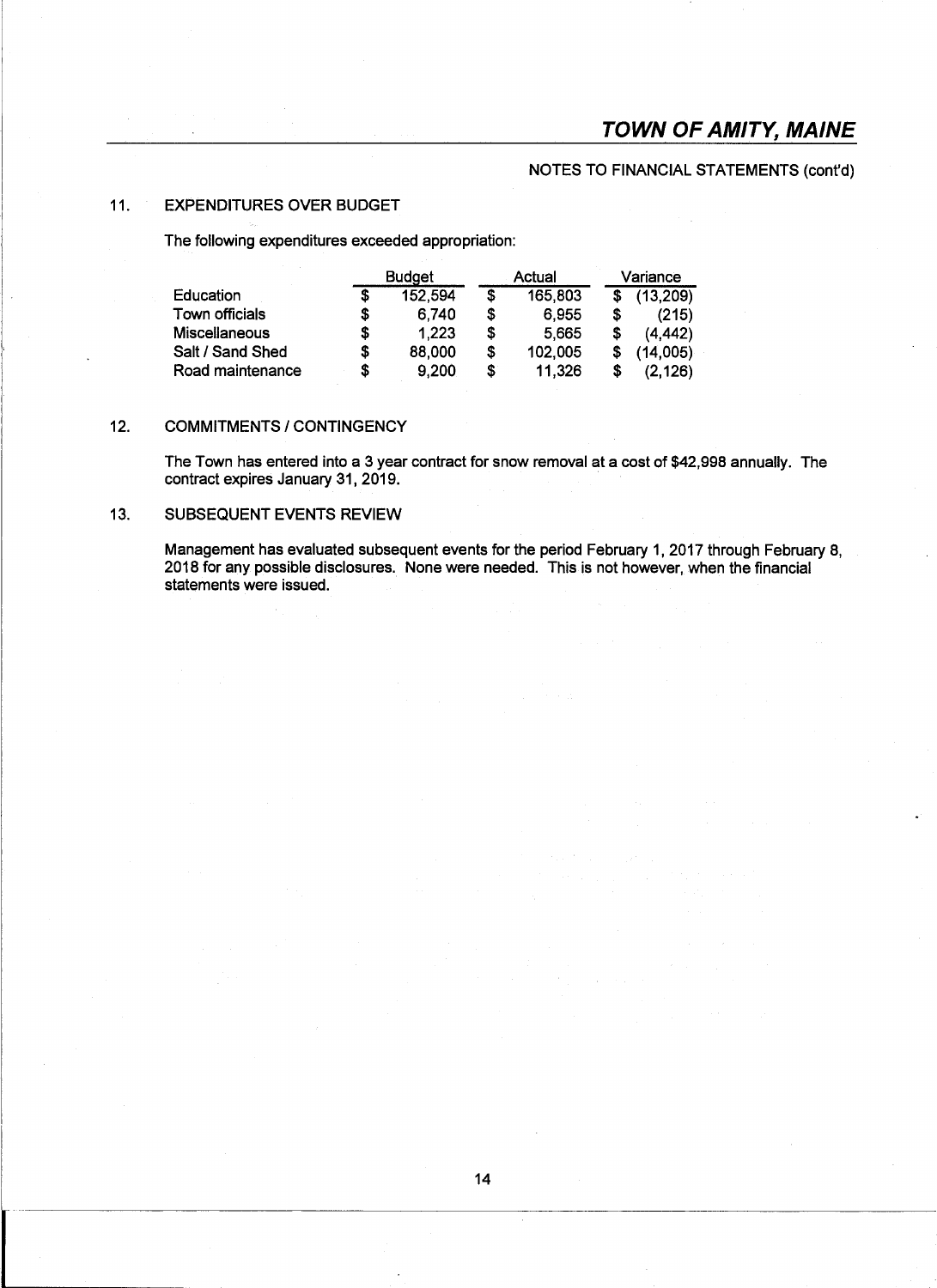# SCHEDULE OF GENERAL FUND REVENUES, EXPENDITURES AND CHANGES IN FUND BALANCE- BUDGETARY BASIS BUDGET AND ACTUAL

FOR THE YEAR ENDED JANUARY 31,2017

|                                         |               |                           |                                    |               | Variance                         |
|-----------------------------------------|---------------|---------------------------|------------------------------------|---------------|----------------------------------|
|                                         |               | <b>Budget</b>             |                                    | Total         | Favorable                        |
|                                         | Original      | Adjustment                | Final                              | <b>Actual</b> | (Unfavorable)                    |
| Revenues                                |               |                           |                                    |               |                                  |
| Tax revenues                            |               |                           |                                    |               |                                  |
| Commitment                              | 234,604<br>S. | \$                        | 234,604<br>\$                      | 242,996       | \$<br>8,392                      |
| Abatements/discounts                    | (2,500)       |                           | (2,500)                            | (257)         | 2,243                            |
| Excise tax                              | 63,865        |                           | 63,865                             | 51,389        | (12, 476)                        |
| Intergovernmental revenues              |               |                           |                                    |               |                                  |
| Revenue sharing                         | 22,033        |                           | 22,033                             | 11,228        | (10, 805)                        |
| U.R.I.P funds                           |               |                           |                                    | 11,840        | 11,840                           |
| Homestead exemption                     | 10,973        |                           | 10,973                             | 11,976        | 1,003                            |
| Tree growth                             |               |                           |                                    | 23,010        | 23,010                           |
| Veteren reimbursement                   |               |                           |                                    | 157           | 157                              |
| Interest income                         |               |                           |                                    | 263           | 263                              |
| Other revenues                          |               |                           |                                    | 4,162         | 4,162                            |
|                                         | 328,975       | $\overline{a}$            | 328,975                            | 356,764       | 27,789                           |
| Expenditures                            |               |                           |                                    |               |                                  |
| Education                               | 152,594       |                           | 152,594                            | 165,803       | (13, 209)                        |
| County tax                              | 17,432        |                           | 17,432                             | 17,432        |                                  |
| Administration                          | 47,812        |                           | 47,812                             | 48,148        | (336)                            |
| Public safety                           | 15,758        |                           | 15,758                             | 15,758        |                                  |
| Health / Sanitation                     | 6,186         |                           | 6,186                              | 6,376         | (190)                            |
| Highways                                | 81,000        | 80,000                    | 161,000                            | 173,316       | (12, 316)                        |
| Cemeteries                              | 6,400         |                           | 6,400                              | 5,100         | 1,300                            |
| Outside requests                        | 3,793         |                           | 3,793                              | 3,493         | 300                              |
|                                         | 330,975       | 80,000                    | 410,975                            | 435,426       | (24, 451)                        |
| Change in Fund Balance                  | (2,000)       | (80,000)                  | (82,000)                           | (78, 662)     | 3,338                            |
| Other items                             |               |                           |                                    |               |                                  |
| Interfund transfer                      |               |                           |                                    | 25            | 25                               |
| Proceeds from long-term debt            |               | 80,000                    | 80,000                             | 80,000        |                                  |
|                                         | (2,000)<br>S  | $\overline{\mathfrak{s}}$ | $\overline{\mathbf{s}}$<br>(2,000) |               | 3,363<br>$\overline{\mathbf{s}}$ |
| Fund balance                            |               |                           |                                    |               |                                  |
| (non-GAAP budgetary basis) - February 1 |               |                           |                                    | 270,467       |                                  |
| (non-GAAP budgetary basis) - January 31 |               |                           |                                    | 271,830       |                                  |
| Adjustments to generally accepted       |               |                           |                                    |               |                                  |
| accounting principles                   |               |                           |                                    |               |                                  |
| Change in unearned revenue              |               |                           |                                    | 17,388        |                                  |
| Fund balance (GAAP basis)               |               |                           |                                    | \$289,218     |                                  |
|                                         |               |                           |                                    |               |                                  |

See Independent Auditor's Report On Supplemental Information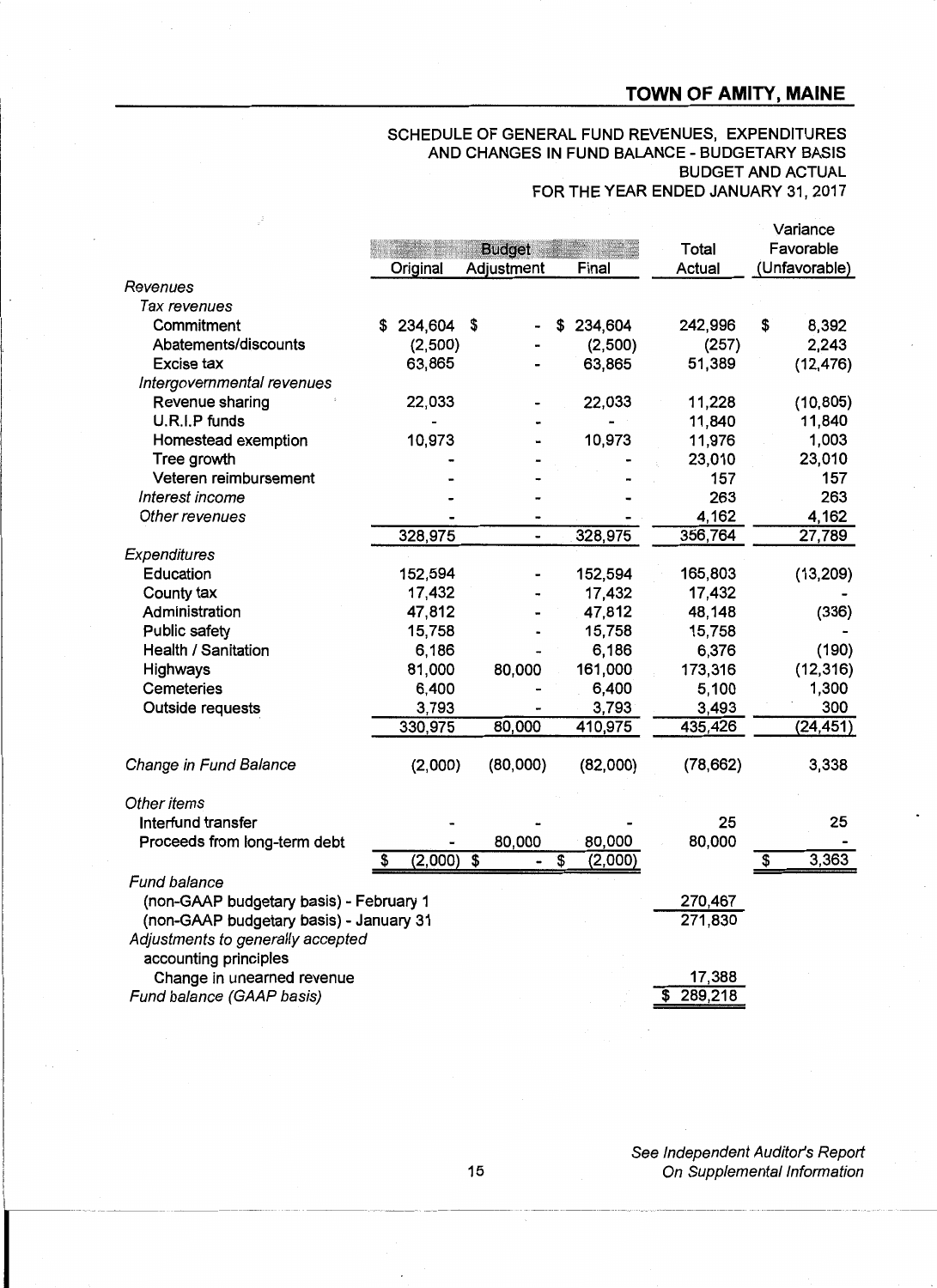SCHEDULE OF CHANGES IN FUND BALANCE FOR THE YEAR ENDED JANUARY 31, 2017.

|                               |  | <b>Balance</b><br>February 1 |   | Appropriation  |  | Receipts       |  | <b>Disbursements</b> |  | Transfers      |  | <b>Balance</b><br>January 31 |  |
|-------------------------------|--|------------------------------|---|----------------|--|----------------|--|----------------------|--|----------------|--|------------------------------|--|
| <b>Committed fund balance</b> |  |                              |   |                |  |                |  |                      |  |                |  |                              |  |
| General reserve               |  | 36,228                       | S |                |  | 127            |  |                      |  | $\bullet$      |  | 36,355                       |  |
| Capital road improvements     |  | 32,311                       |   | $\blacksquare$ |  | $\blacksquare$ |  | $\sim$               |  | $\sim$         |  | 32,311                       |  |
| Town office reserve           |  | .575                         |   | 100            |  | 102            |  |                      |  |                |  | 1,777                        |  |
|                               |  | 70.114                       |   | 100            |  | 229            |  | $\sim$               |  | $\blacksquare$ |  | 70.443                       |  |